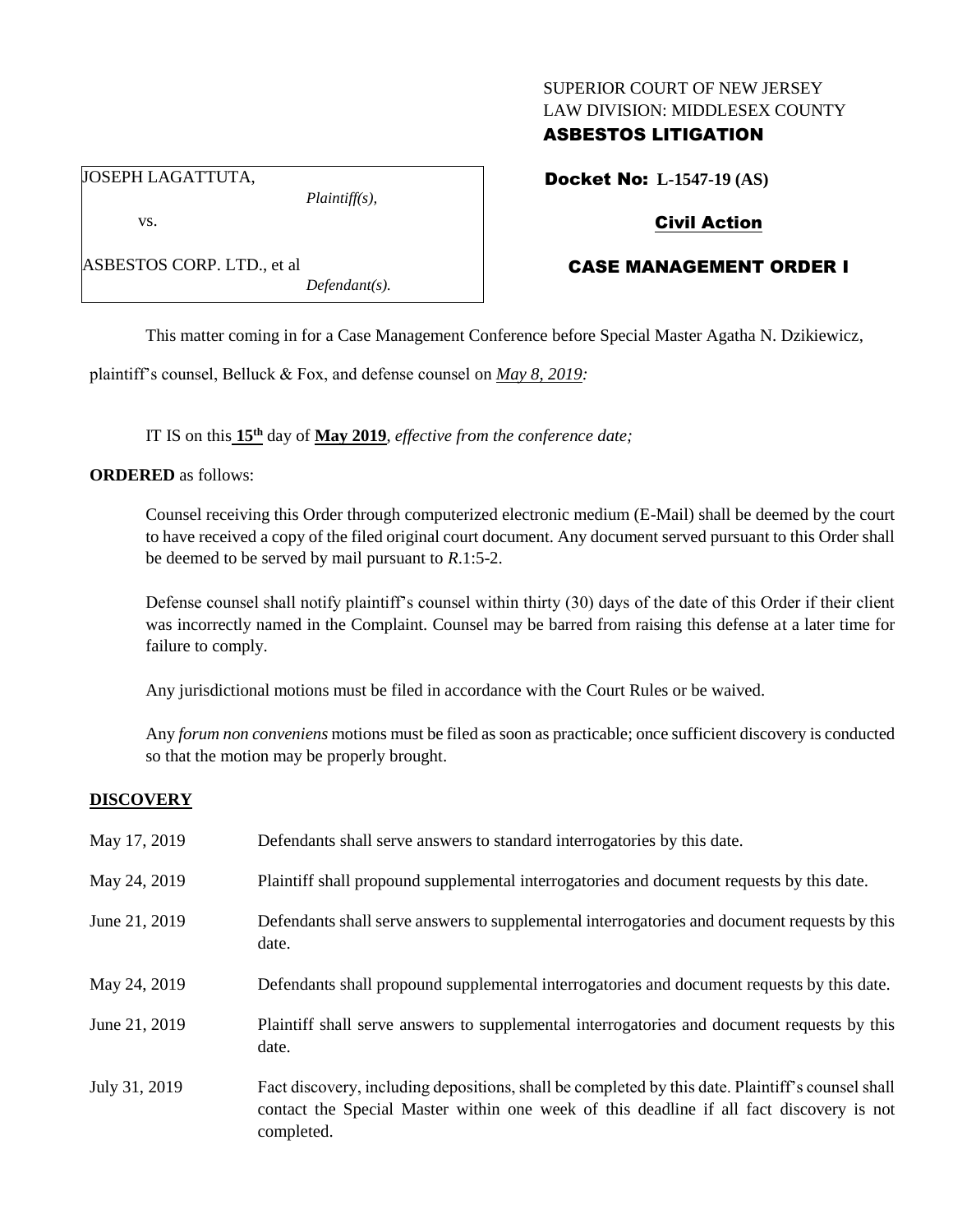#### July 31, 2019 Depositions of corporate representatives shall be completed by this date.

## **EARLY SETTLEMENT**

August 16, 2019 Settlement demands shall be served on all counsel and the Special Master by this date.

### **MEDICAL EXPERT REPORT**

- September 6, 2019 Plaintiff shall serve medical expert reports by this date.
- September 6, 2019 Upon request by defense counsel, plaintiff is to arrange for the transfer of pathology specimens and x-rays, if any, by this date.
- November 8, 2019 Defendants shall identify its medical experts and serve medical reports, if any, by this date. In addition, defendants shall notify plaintiff's counsel (as well as all counsel of record) of a joinder in an expert medical defense by this date.

#### **LIABILITY EXPERT REPORTS**

- September 6, 2019 Plaintiff shall identify its liability experts and serve liability expert reports by this date or waive any opportunity to rely on liability expert testimony.
- November 8, 2019 Defendants shall identify its liability experts and serve liability expert reports, if any, by this date or waive any opportunity to rely on liability expert testimony.

### **SUMMARY JUDGMENT MOTION PRACTICE**

- August 30, 2019 Plaintiff's counsel shall advise, in writing, of intent not to oppose motions by this date.
- September 13, 2019 Summary judgment motions shall be filed no later than this date.
- October 11, 2019 Last return date for summary judgment motions.

#### **ECONOMIST EXPERT REPORTS**

- September 6, 2019 Plaintiff shall identify its expert economists and serve expert economist report(s), if any, by this date or waive any opportunity to rely on economic expert testimony.
- November 8, 2019 Defendants shall identify its expert economists and serve expert economist report(s), if any, by this date or waive any opportunity to rely on economic expert testimony.

#### **EXPERT DEPOSITIONS**

December 6, 2019 Expert depositions shall be completed by this date. To the extent that plaintiff and defendant generic experts have been deposed before, the parties seeking that deposition in this case must file an application before the Special Master and demonstrate the necessity for that deposition. To the extent possible, documents requested in a deposition notice directed to an expert shall be produced three days in advance of the expert deposition. The expert shall not be required to produce documents that are readily accessible in the public domain.

 $\_$  , and the set of the set of the set of the set of the set of the set of the set of the set of the set of the set of the set of the set of the set of the set of the set of the set of the set of the set of the set of th